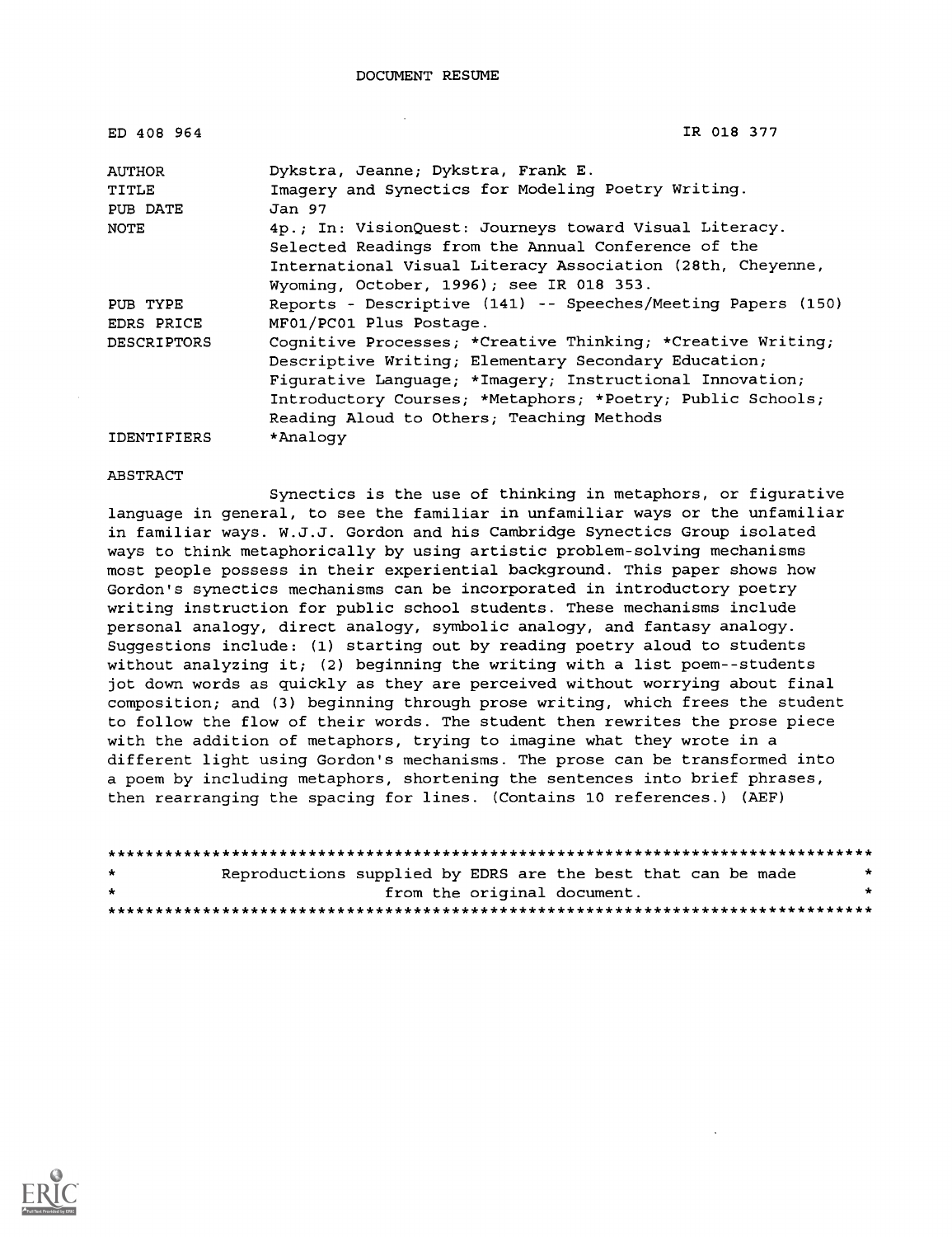Imagery and Synectics for Modeling Poetry Writing

by Jeanne L. Dykstra and Frank E. Dykstra

### Abstract

In this paper, Gordon's synectic mechanisms (1961) are incorporated into introductory poetry writing instruction. Some students have difficulty with the concept of metaphors (McClure, 1986), an element that distinguishes poetry from prose (Lukens, 1995). Gordon and associates isolated means to think metaphorically by using mechanisms most people possess in their experiential background. The method of poetry instruction demonstrated in this paper was developed using theories and research findings of Gordon (1961), McClure (1986), Rosenblatt (1983), and Lukens (1990, 1995).

#### Background of Synectics

Synectics, translated from Greek, is "the joining of different and apparently irrelevant elements" (Gordon, 1961, p.3). In 1961, Gordon described the creative process he and the other members of the Cambridge Synectics group used as a means for problem-stating and problem-solving. This creative process was labeled synectics, the use of thinking in metaphors to see the familiar in unfamiliar ways or the unfamiliar in familiar ways. Metaphors are broadly defined in this paper, as being all inclusive of figurative language such as similes, and personification, as well as metaphors. Gordon states that "Synectics defines creative process as the mental activity in problemstating, problem-solving situations where artistic or technical inventions are the result"(p. 33). Couch (1993) and Joyce & Weil (1986) suggested that synectics be incorporated into public school instruction. We will take this one step farther by describing how synectics mechanisms may be used in introducing poetry writing to public school students.

# Purpose of Paper

The purpose of this paper is to show how synectics mechanisms can be used to instruct students who are beginning to write poetry. Research findings and theories on beginning poetry writing instruction (Graves, 1992; Rosenblatt, 1983; Lukens, 1990; McClure, 1986) was combined with a variation on Gordon's synectics mechanisms (1961) to

suggest a means of beginning instruction on poetry writing.

# Why Gordon's Synectics Mechanisms?

It is the increased use of metaphoric language that distinguishes poetry from prose (Lukens, 1995). Therefore, instruction on metaphors would be desirable. Although some research findings such as McClure's (1986) concluded that the concept of metaphors may be difficult for some children to understand, who have not reached Piaget's concrete stage of development. Since Gordon's synectic mechanism uses the types of metaphoric analogies which most people have experience with to some degree from their everyday life, it would be logical to include Gordon's synectics mechanisms in beginning instruction on metaphors. Gordon's synectics mechanisms include personal analogy, direct analogy, symbolic analogy and fantasy analogy. It is through the inclusion of these analogies that the concept of metaphors begins to be understood by students.

Joyce and Weil (1986) incorporated personal analogy, direct analogy and use of oxymorons labeled as "compressed conflict"(p. 167) in their variation of Gordon's synectics for public school instruction. Some children, who are not at Piaget's concrete stage of development may not comprehend. the concept of symbolic analogy (Lukens, 1990) and may become confused with oxymorons, the joining of contradictory terms, therefore, this paper

2

improve reproduction quality. Points of view or opinions stated in this document do not necessarily represent

Minor changes have been made to

official OERI position or policy.

U.S. DEPARTMENT OF EDUCATION<br>Office of Educational Research and Improveme

originating it.

Office of Educational Research and Improvement EDUCATIONAL RESOURCES INFORMATION CENTER (ERIC) This document has been reproduced as received from the person or organization

"PERMISSION TO REPRODUCE THIS MATERIAL HAS BEEN GRANTED BY

Alice D. Walker



175

BEST COPY AVAILABLE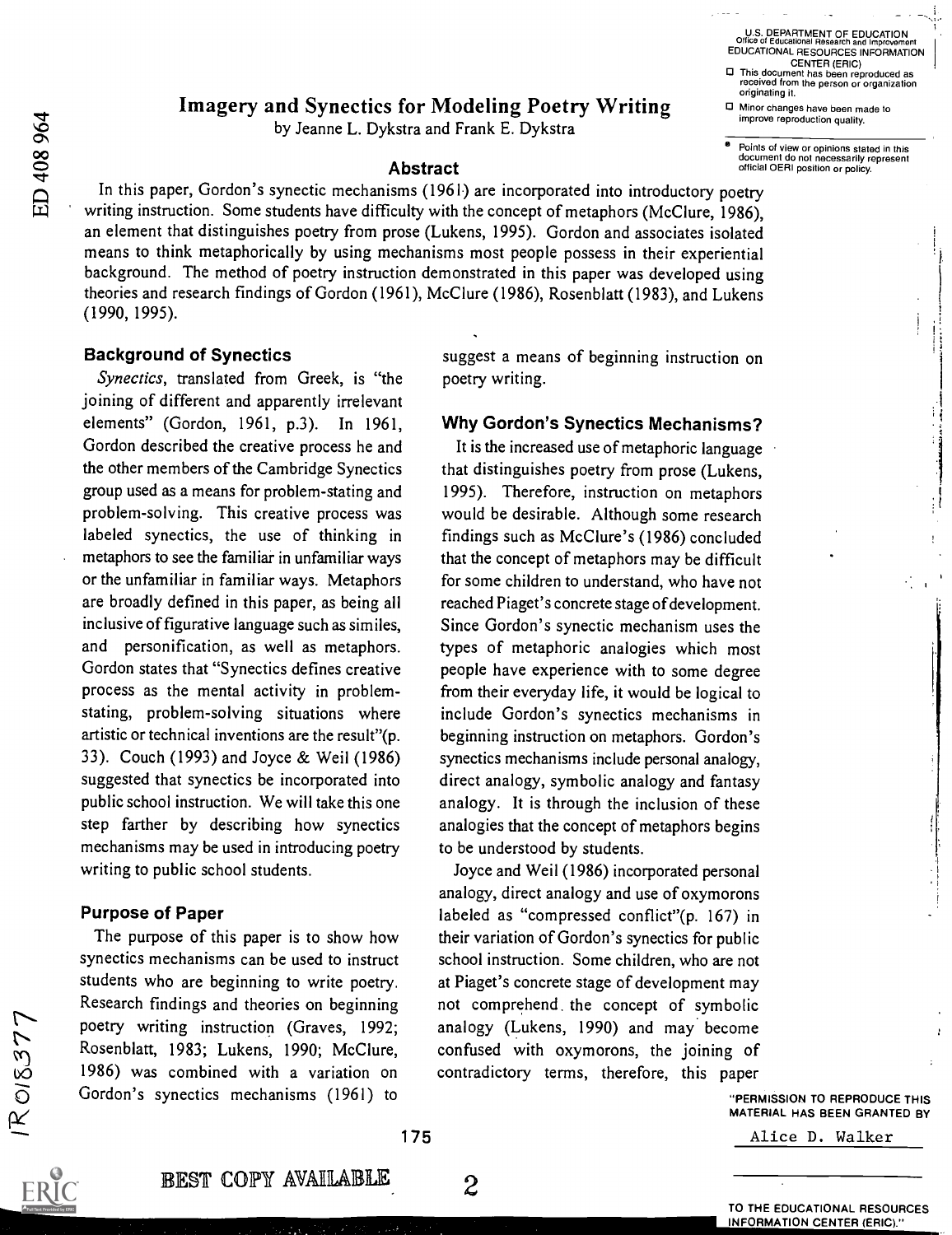concentrated on personal analogy, direct analogy and fantasy analogy.

### Introduction to Poetry

Instruction for students should begin with reading poetry aloud to students without analyzing it. Plenty of wait time should be provided for students to respond to a piece of poetry. What is important is their reaction, their connection with the poetry, not the teacher's interpretation (Rosenblatt, 1983). Without direct influence of the teacher, students-have more opportunity to reflect and form their own interpretations, reactions and attachments.

# introduction to Writing Poetry

One of the easiest ways to begin writing poetry is with a list poem (Graves, 1992). The teacher might model imagining a scene or object paying attention to his/her senses in order to include descriptive words or even metaphors in the list. The advantage of one word lines is that it helps the student writer to focus on how each line triggers another. Students should be encouraged to include words which describe their feelings while imagining a scene from the topic of their choice. Words are jotted down just quickly as they are perceived without worrying about the final composition.

Another way to begin instruction is with writing prose (Graves, 1992). This gives the students the freedom to follow the flow of their words, without worrying about line breaks. Topics come from the students, thus increasing the chance for interest because of the opportunity for relevancy. They should write quickly, not changing the words as they write. Rereading the prose may trigger their thinking about a few metaphors for their poem. In the last step, the students take some of the notions from their prose and change them into approximately three to six-word phrases per line.

# The Connection of Metaphors to Self-Generated Imagery

Students may increase their ability for selfgenerated imagery when they think metaphorically. Pressley's (1977) research indicated that the ability to self-generate

imagery is related to the amount of experience as well as age. Therefore, more experience with working with metaphors should increase the students' ability to self-generate imagery.

# Application of Synectics Mechanisms

When students reread their prose piece, they may find using Gordon's synectic mechanisms of personal analogy, direct analogy and/or fantasy analogy helps them to rewrite with the addition of metaphors. The student writer tries to imagine what he/she wrote in a different light using these mechanisms. Success is more certain if the teacher models using one or all of the analogies to rewrite a prose piece with metaphors. For example, the following piece of prose was quickly jotted down from thoughts about a frog:

There he sat this frog of mine, green, slippery and long-legged. Those eyes watching mine as if trying to say something. I never anticipated the hop, then the kiss from his lips.

The prose is just a gathering of thoughts/ideas that can be transform into a poem by including metaphors, shortening the sentences into brief phrases then rearranging the spacing for lines.

#### Using Analogies

Concentrating on the first sentence, I become the frog by using a personal analogy, that is, asking myself what is it like to be a frog? I am green. This is good, because I can hide among the green grasses. I could phrase this as "greened himself among the leaves and became unseen."

In the second sentence, I could use the personal analogy by becoming the eyes. What would I want to do? I want to speak and what I want to speak about is hoping the narrator would love me. This can be written as "his eyes spoke of wanting to be mine."

Direct analogy can be used to compare the image of the frog's hop as a rabbit's quick hop. Finally, I could make a fantasy analogy by asking myself what would be something I would wish for in this poem? I would wish that the kiss was not from a frog but from a prince.



3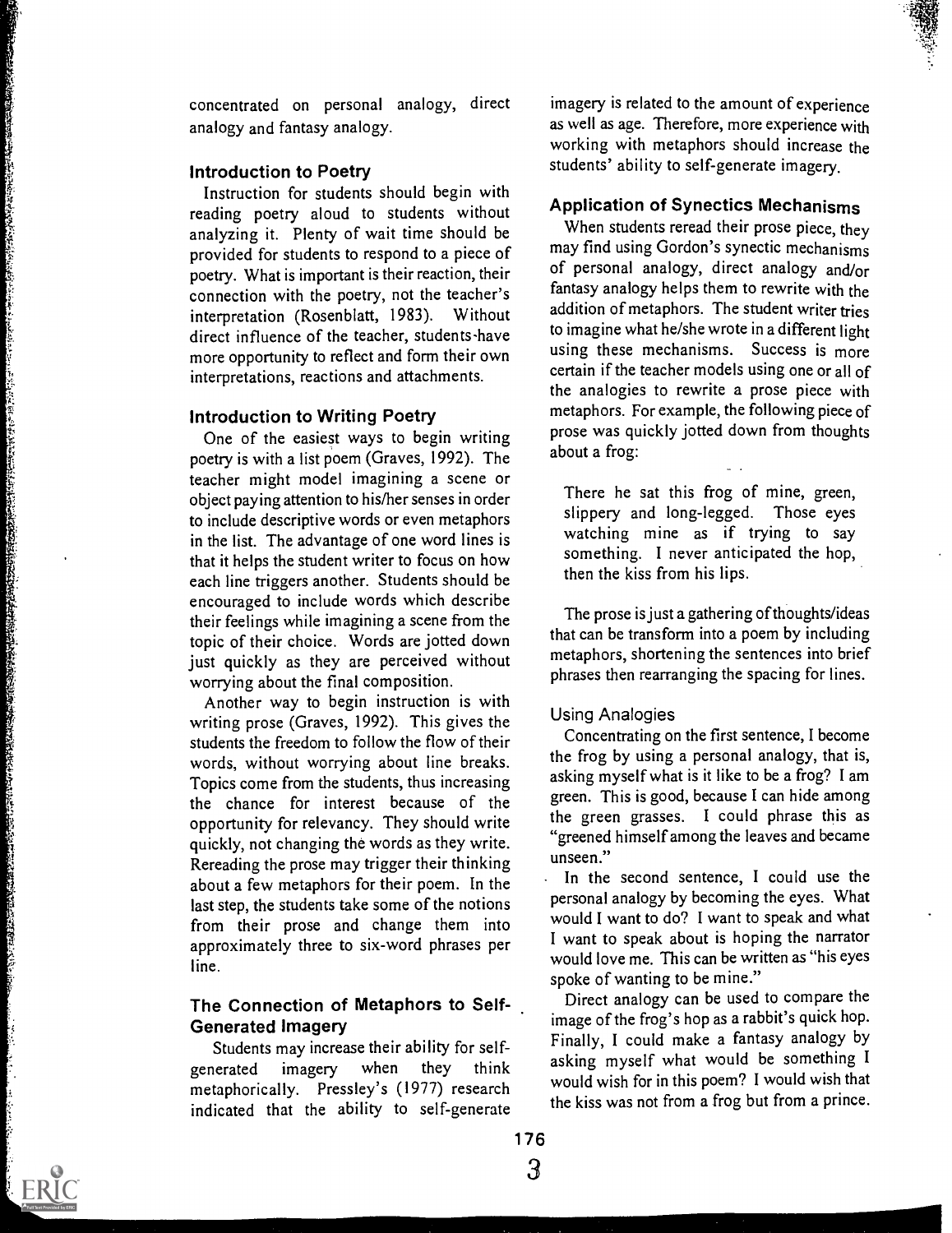I could write the "kiss was soft as a prince." The final steps would be to remove any unnecessary words so there are phrases approximately three to six words long. Then break the lines where my voice naturally fell or paused for a breath.

> Frog of Mine There he sat this frog of mine. Greened himself among leaves and became unseen except for his eyes which spoke of wanting to be mine.

> > Being long-legged he popped-up quick like a rabbit. Slipped a kiss, a kiss soft as a prince. I opened my eyes and he become one.

This poem used all three analogies but all three do not have to be used in creating a poem.

#### Conclusion

In conclusion, the concept of metaphors can be difficult for some students to understand. Yet metaphors are necessary for creative poetry writing. Therefore, instruction on metaphors should be included. Gordon (1961) has isolated a means of thinking metaphorically by using synectics mechanisms which most people have already experienced in some degree in their daily living. Thus including these mechanisms in instruction would seem to be the simplest and most likely the most effective way to introduce metaphors into students' writing.

#### References

Couch, R. (1993). Synetics [sic] and imagery: Developing creative thinking through images. In R. Braden, J. Clark Baca, & D. Beauchamp (Eds.), Art, science  $\&$  visual literacy: Selected

readings. Blacksburg, VA: International Visual Literacy Association.

- Gordon, W.J.J. (1961). Synectics: The development of creative capacity. New York: Harper & Row.
- Graves, D.H. (1992). Explore poetry. 'Portsmouth, NH: Heinemann.
- Joyce, B., & Weil, M. (1986). Models of teaching (3rd ed.). Englewood, NJ: Prentice-Hall.
- Lukens, R.J. (1995). A critical handbook of children's literature (5th ed.). New York: HarperCollins College Publishers.
- Lukens, R.J. (1990). A critical handbook of children's literature (4th ed.). Glenview, IL: Scott, Foresman/Little, Brown Higher Education.
- McClure, A. (1986). Children's responses to poetry in a supportive literary context. Paper presented at the Annual Meeting of the National Council of Teachers of English, San Antonio, TX.(ERIC Document Reproduction Service No. ED 284 279)
- Pressley, M. (1977). Imagery and children's learning: Putting the picture in developmental perspective. Review of Educational Research, 47 585-622.
- Rosenblatt, L. (1983). Literature as exploration (3rd ed). New York: The Modern Language Association of America.